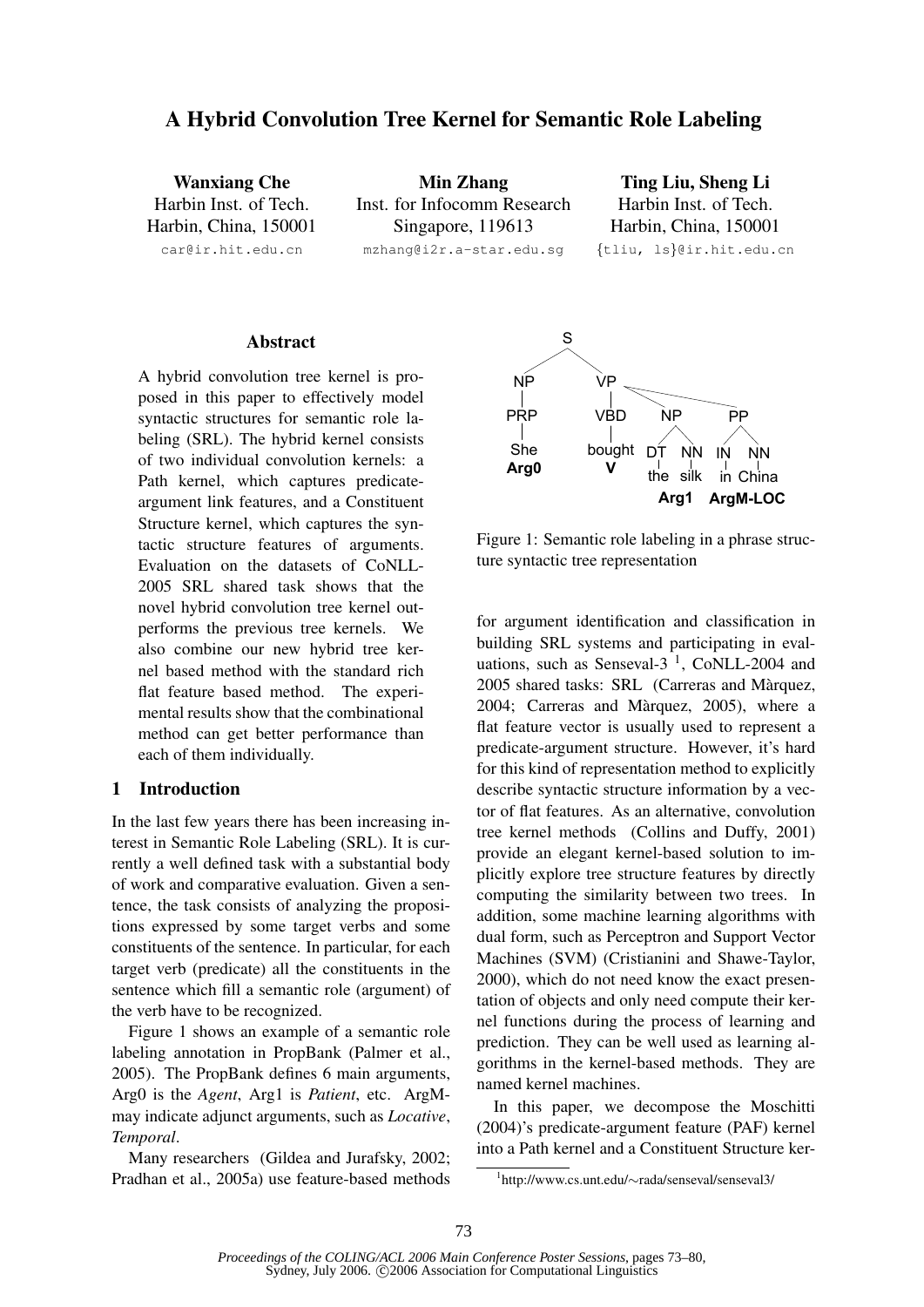nel, and then compose them into a hybrid convolution tree kernel. Our hybrid kernel method using Voted Perceptron kernel machine outperforms the PAF kernel in the development sets of CoNLL-2005 SRL shared task. In addition, the final composing kernel between hybrid convolution tree kernel and standard features' polynomial kernel outperforms each of them individually.

The remainder of the paper is organized as follows: In Section 2 we review the previous work. In Section 3 we illustrate the state of the art feature-based method for SRL. Section 4 discusses our method. Section 5 shows the experimental results. We conclude our work in Section 6.

## 2 Related Work

Automatic semantic role labeling was first introduced by Gildea and Jurafsky (2002). They used a linear interpolation method and extract features from a parse tree to identify and classify the constituents in the FrameNet (Baker et al., 1998) with syntactic parsing results. Here, the basic features include Phrase Type, Parse Tree Path, Position. Most of the following works focused on feature engineering (Xue and Palmer, 2004; Jiang et al., 2005) and machine learning models (Nielsen and Pradhan, 2004; Pradhan et al., 2005a). Some other works paid much attention to the robust SRL (Pradhan et al., 2005b) and post inference (Punyakanok et al., 2004).

These feature-based methods are considered as the state of the art method for SRL and achieved much success. However, as we know, the standard flat features are less effective to model the syntactic structured information. It is sensitive to small changes of the syntactic structure features. This can give rise to a data sparseness problem and prevent the learning algorithms from generalizing unseen data well.

As an alternative to the standard feature-based methods, kernel-based methods have been proposed to implicitly explore features in a highdimension space by directly calculating the similarity between two objects using kernel function. In particular, the kernel methods could be effective in reducing the burden of feature engineering for structured objects in NLP problems. This is because a kernel can measure the similarity between two discrete structured objects directly using the original representation of the objects instead of explicitly enumerating their features.

Many kernel functions have been proposed in machine learning community and have been applied to NLP study. In particular, Haussler (1999) and Watkins (1999) proposed the best-known convolution kernels for a discrete structure. In the context of convolution kernels, more and more kernels for restricted syntaxes or specific domains, such as string kernel for text categorization (Lodhi et al., 2002), tree kernel for syntactic parsing (Collins and Duffy, 2001), kernel for relation extraction (Zelenko et al., 2003; Culotta and Sorensen, 2004) are proposed and explored in NLP domain. Of special interest here, Moschitti (2004) proposed Predicate Argument Feature (PAF) kernel under the framework of convolution tree kernel for SRL. In this paper, we follow the same framework and design a novel hybrid convolution kernel for SRL.

## 3 Feature-based methods for SRL

Usually feature-based methods refer to the methods which use the flat features to represent instances. At present, most of the successful SRL systems use this method. Their features are usually extended from Gildea and Jurafsky (2002)'s work, which uses flat information derived from a parse tree. According to the literature, we select the Constituent, Predicate, and Predicate-Constituent related features shown in Table 1.

| Feature                                | Description                                                                 |  |  |  |
|----------------------------------------|-----------------------------------------------------------------------------|--|--|--|
| Constituent related features           |                                                                             |  |  |  |
| Phrase Type                            | syntactic category of the constituent                                       |  |  |  |
| Head Word                              | head word of the constituent                                                |  |  |  |
| Last Word                              | last word of the constituent                                                |  |  |  |
| First Word                             | first word of the constituent                                               |  |  |  |
| Named Entity                           | named entity type of the constituent's head word                            |  |  |  |
| <b>POS</b>                             | part of speech of the constituent                                           |  |  |  |
| Previous Word                          | sequence previous word of the constituent                                   |  |  |  |
| Next Word                              | sequence next word of the constituent                                       |  |  |  |
|                                        | Predicate related features                                                  |  |  |  |
| Predicate                              | predicate lemma                                                             |  |  |  |
| Voice                                  | grammatical voice of the predicate, either active or passive                |  |  |  |
| SubCat                                 | Sub-category of the predicate's parent node                                 |  |  |  |
| Predicate POS                          | part of speech of the predicate                                             |  |  |  |
| Suffix                                 | suffix of the predicate                                                     |  |  |  |
| Predicate-Constituent related features |                                                                             |  |  |  |
| Path                                   | parse tree path from the predicate to the constituent                       |  |  |  |
| Position                               | the relative position of the constituent and the predicate, before or after |  |  |  |
| Path Length                            | the nodes number on the parse tree path                                     |  |  |  |
| Partial Path                           | some part on the parse tree path                                            |  |  |  |
| Clause Layers                          | the clause layers from the constituent to the predicate                     |  |  |  |

Table 1: Standard flat features

However, to find relevant features is, as usual, a complex task. In addition, according to the description of the standard features, we can see that the syntactic features, such as Path, Path Length, bulk large among all features. On the other hand, the previous researches (Gildea and Palmer, 2002; Punyakanok et al., 2005) have also recognized the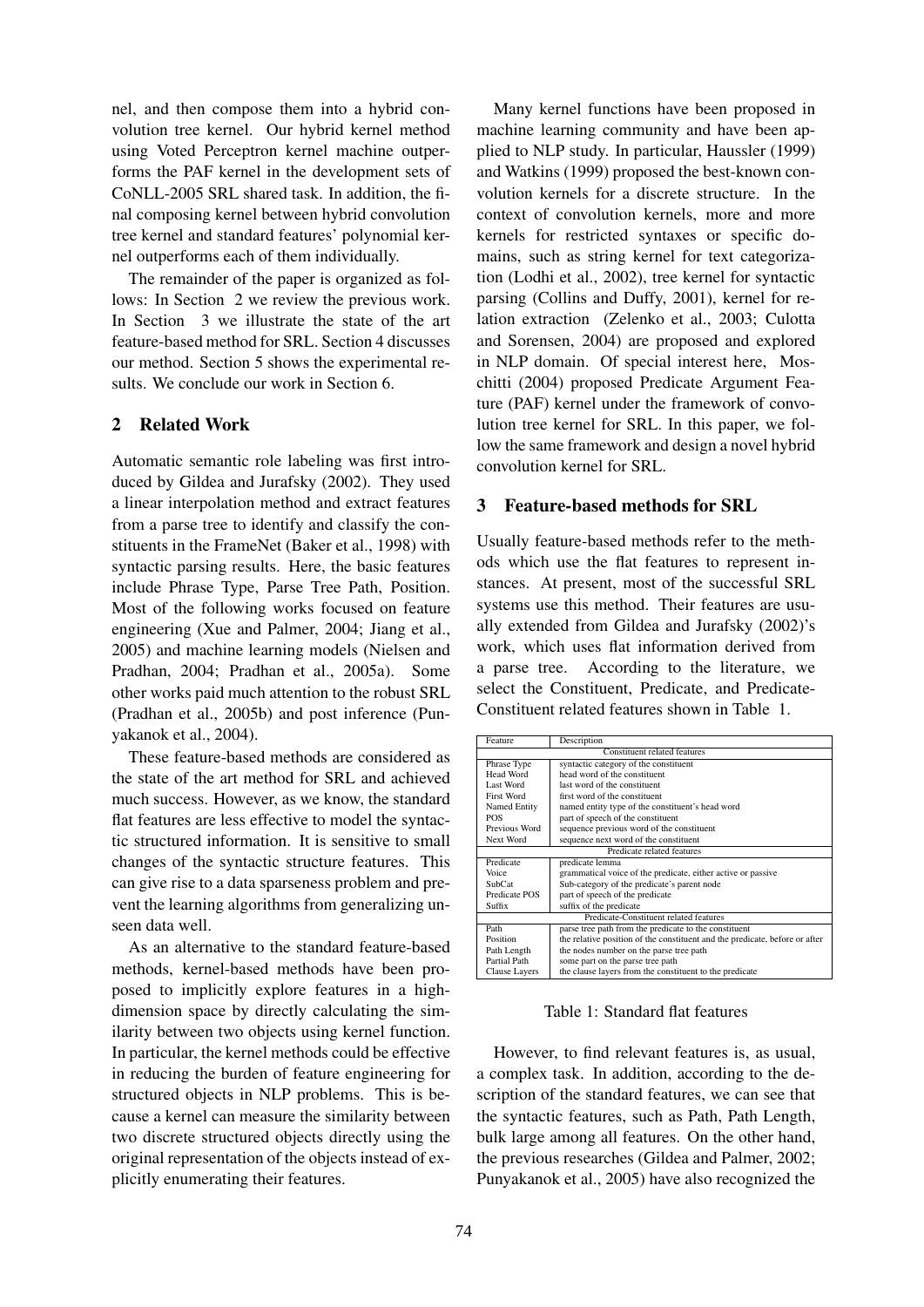

Figure 2: Predicate Argument Feature space

necessity of syntactic parsing for semantic role labeling. However, the standard flat features cannot model the syntactic information well. A predicateargument pair has two different Path features even if their paths differ only for a node in the parse tree. This data sparseness problem prevents the learning algorithms from generalizing unseen data well. In order to address this problem, one method is to list all sub-structures of the parse tree. However, both space complexity and time complexity are too high for the algorithm to be realized.

# 4 Hybrid Convolution Tree Kernels for **SRL**

In this section, we introduce the previous kernel method for SRL in Subsection 4.1, discuss our method in Subsection 4.2 and compare our method with previous work in Subsection 4.3.

## 4.1 Convolution Tree Kernels for SRL

Moschitti (2004) proposed to apply convolution tree kernels (Collins and Duffy, 2001) to SRL. He selected portions of syntactic parse trees, which include salient sub-structures of predicatearguments, to define convolution kernels for the task of predicate argument classification. This portions selection method of syntactic parse trees is named as predicate-arguments feature (PAF) kernel. Figure 2 illustrates the PAF kernel feature space of the predicate *buy* and the argument Arg1 in the circled sub-structure.

The kind of convolution tree kernel is similar to Collins and Duffy (2001)'s tree kernel except the sub-structure selection strategy. Moschitti (2004) only selected the relative portion between a predicate and an argument.

Given a tree portion instance defined above, we design a convolution tree kernel in a way similar to the parse tree kernel (Collins and Duffy, 2001).

Firstly, a parse tree  $T$  can be represented by a vector of integer counts of each sub-tree type (regardless of its ancestors):

 $\Phi(T) = (\text{# of sub-trees of type } 1, \ldots,$ # of sub-trees of type  $i, \ldots,$ # of sub-trees of type  $n$ )

This results in a very high dimension since the number of different subtrees is exponential to the tree's size. Thus it is computationally infeasible to use the feature vector  $\Phi(T)$  directly. To solve this problem, we introduce the tree kernel function which is able to calculate the dot product between the above high-dimension vectors efficiently. The kernel function is defined as following:

$$
K(T_1, T_2) = \langle \Phi(T_1), \Phi(T_2) \rangle = \sum_i \phi_i(T_1), \phi_i(T_2) = \sum_{n_1 \in N_1} \sum_{n_2 \in N_2} \sum_i I_i(n_1) * I_i(n_2)
$$

where  $N_1$  and  $N_2$  are the sets of all nodes in trees  $T_1$  and  $T_2$ , respectively, and  $I_i(n)$  is the indicator function whose value is 1 if and only if there is a sub-tree of type  $i$  rooted at node  $n$  and 0 otherwise. Collins and Duffy (2001) show that  $K(T_1, T_2)$  is an instance of convolution kernels over tree structures, which can be computed in  $O(|N_1| \times |N_2|)$  by the following recursive defi- $\text{mitions (Let } \Delta(n_1, n_2) = \sum_i I_i(n_1) * I_i(n_2))$ 

- (1) if the children of  $n_1$  and  $n_2$  are different then  $\Delta(n_1, n_2) = 0;$
- (2) else if their children are the same and they are leaves, then  $\Delta(n_1, n_2) = \mu$ ;
- (3) else  $\Delta(n_1, n_2)$  =  $\mu \prod_{j=1}^{n c(n_1)} (1 +$  $\Delta(ch(n_1, j), ch(n_2, j)))$

where  $nc(n_1)$  is the number of the children of  $n_1$ ,  $ch(n, j)$  is the  $j<sup>th</sup>$  child of node n and  $\mu(0 < j)$  $\mu$  < 1) is the decay factor in order to make the kernel value less variable with respect to the tree sizes.

## 4.2 Hybrid Convolution Tree Kernels

In the PAF kernel, the feature spaces are considered as an integral portion which includes a predicate and one of its arguments. We note that the PAF feature consists of two kinds of features: one is the so-called parse tree *Path* feature and another one is the so-called *Constituent Structure* feature. These two kinds of feature spaces represent different information. The Path feature describes the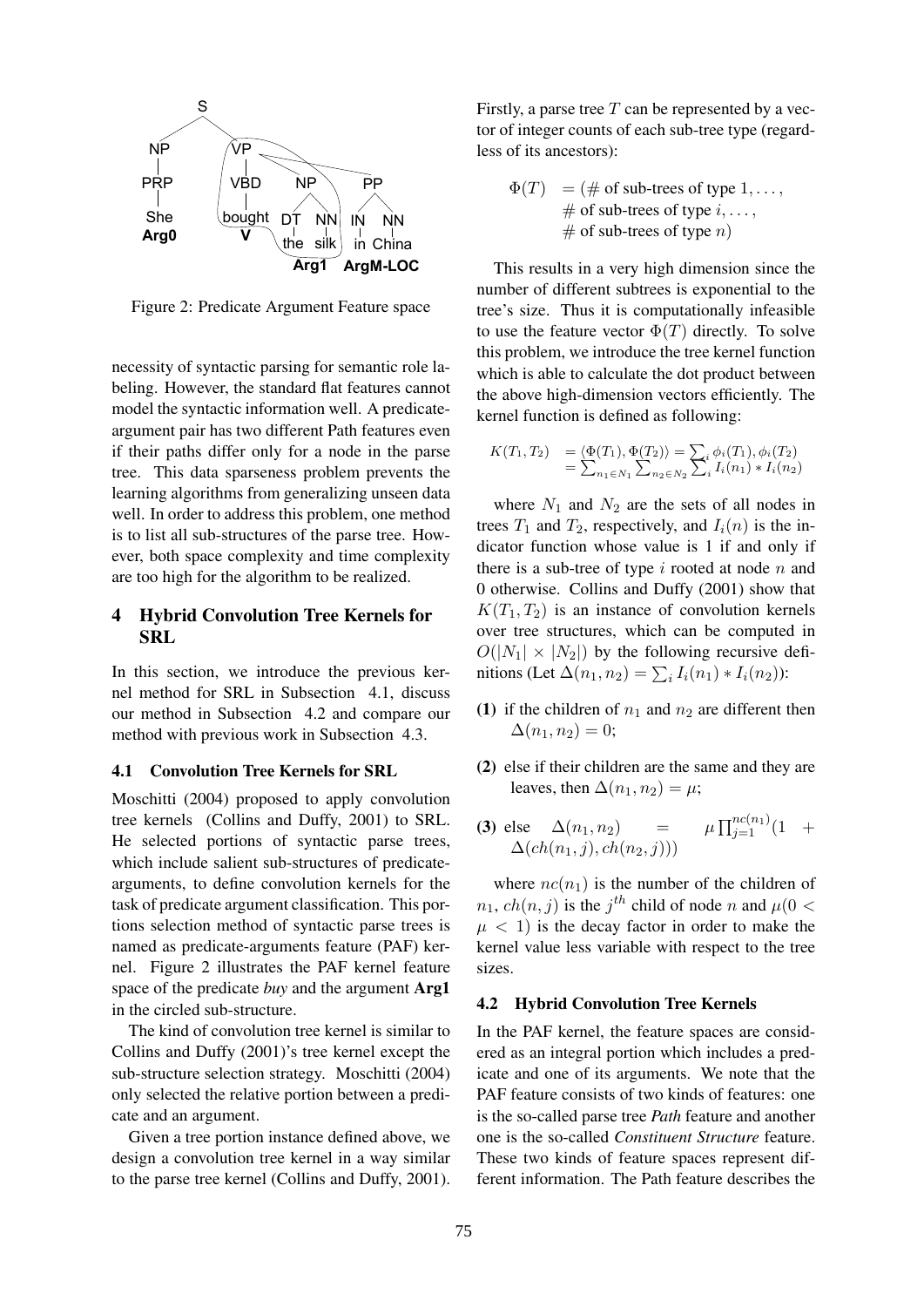

Figure 3: Path and Constituent Structure feature spaces

linking information between a predicate and its arguments while the Constituent Structure feature captures the syntactic structure information of an argument. We believe that it is more reasonable to capture the two different kinds of features separately since they contribute to SRL in different feature spaces and it is better to give different weights to fuse them. Therefore, we propose two convolution kernels to capture the two features, respectively and combine them into one hybrid convolution kernel for SRL. Figure 3 is an example to illustrate the two feature spaces, where the Path feature space is circled by solid curves and the Constituent Structure feature spaces is circled by dotted curves. We name them Path kernel and Constituent Structure kernel respectively. **S**<br> **EXERCT THE CONDUCT THE CONDUCT TRANS THE CONDUCT TRANS THE CONDUCT CONDUCT TO THE CONDUCT TRANS THE CONDUCT TRANS THE CONDUCT CONDUCT THE CONDUCT TRANS THE CONDUCT CONDUCT CONDUCT CONDUCT THE CONDUCT CONDUCT THE CON** 

Figure 4 illustrates an example of the distinction between the PAF kernel and our kernel. In the PAF kernel, the tree structures are equal when considering constitutes *NP* and *PRP*, as shown in Figure 4(a). However, the two constituents play different roles in the sentence and should not be looked as equal. Figure 4(b) shows the computing example with our kernel. During computing the hybrid convolution tree kernel, the NP–PRP substructure is not computed. Therefore, the two trees are distinguished correctly.

On the other hand, the constituent structure feature space reserves the most part in the traditional PAF feature space usually. Then the Constituent Structure kernel plays the main role in PAF kernel computation, as shown in Figure 5. Here, *believes* is a predicate and A1 is a long sub-sentence. According to our experimental results in Section 5.2, we can see that the Constituent Structure kernel does not perform well. Affected by this, the PAF kernel cannot perform well, either. However, in



(b) Hybrid Convolution Tree Kernel

Figure 4: Comparison between PAF and Hybrid Convolution Tree Kernels



Figure 5: An example of Semantic Role Labeling

of the Path feature and the Constituent Structure feature by tuning their weights to get an optimal result.

Having defined two convolution tree kernels, the Path kernel  $K_{path}$  and the Constituent Structure kernel  $K_{cs}$ , we can define a new kernel to compose and extend the individual kernels. According to Joachims et al. (2001), the kernel function set is closed under linear combination. It means that the following  $K_{hybrid}$  is a valid kernel if  $K_{path}$  and  $K_{cs}$  are both valid.

$$
K_{hybrid} = \lambda K_{path} + (1 - \lambda)K_{cs} \tag{1}
$$

where  $0 \leq \lambda \leq 1$ .

According to the definitions of the Path and the Constituent Structure kernels, each kernel is explicit. They can be viewed as a matching of fea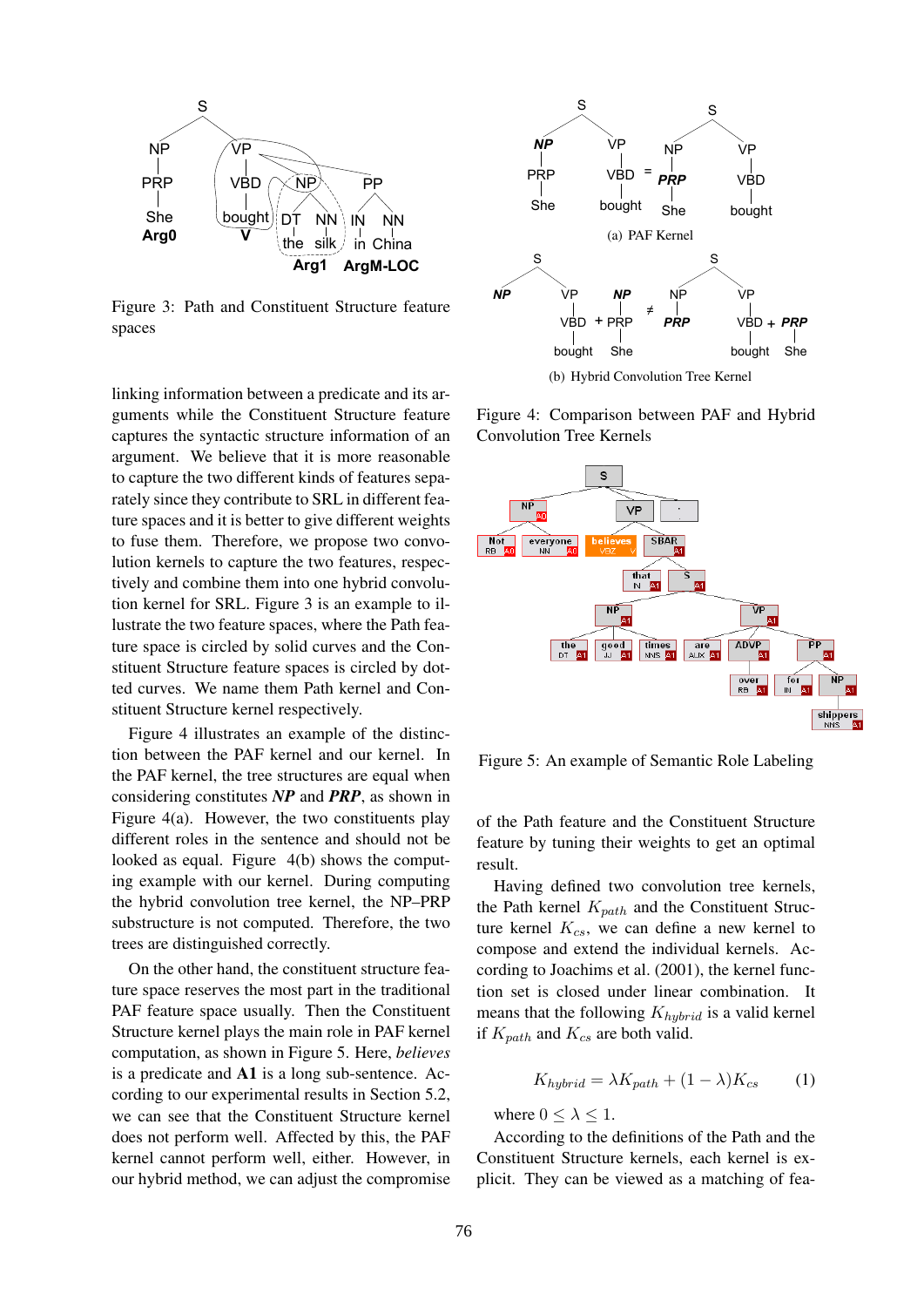tures. Since the features are enumerable on the given data, the kernels are all valid. Therefore, the new kernel  $K_{hybrid}$  is valid. We name the new kernel hybrid convolution tree kernel,  $K_{hybrid}$ .

Since the size of a parse tree is not constant, we normalize  $K(T_1, T_2)$  by dividing it by  $\sqrt{K(T_1, T_1) \cdot K(T_2, T_2)}$ 

### 4.3 Comparison with Previous Work

It would be interesting to investigate the differences between our method and the feature-based methods. The basic difference between them lies in the instance representation (parse tree vs. feature vector) and the similarity calculation mechanism (kernel function vs. dot-product). The main difference between them is that they belong to different feature spaces. In the kernel methods, we implicitly represent a parse tree by a vector of integer counts of each sub-tree type. That is to say, we consider all the sub-tree types and their occurring frequencies. In this way, on the one hand, the predicate-argument related features, such as Path, Position, in the flat feature set are embedded in the Path feature space. Additionally, the Predicate, Predicate POS features are embedded in the Path feature space, too. The constituent related features, such as Phrase Type, Head Word, Last Word, and POS, are embedded in the Constituent Structure feature space. On the other hand, the other features in the flat feature set, such as Named Entity, Previous, and Next Word, Voice, SubCat, Suffix, are not contained in our hybrid convolution tree kernel. From the syntactic viewpoint, the tree representation in our feature space is more robust than the Parse Tree Path feature in the flat feature set since the Path feature is sensitive to small changes of the parse trees and it also does not maintain the hierarchical information of a parse tree.

It is also worth comparing our method with the previous kernels. Our method is similar to the Moschitti (2004)'s predicate-argument feature (PAF) kernel. However, we differentiate the Path feature and the Constituent Structure feature in our hybrid kernel in order to more effectively capture the syntactic structure information for SRL. In addition Moschitti (2004) only study the task of argument classification while in our experiment, we report the experimental results on both identification and classification.

### 5 Experiments and Discussion

The aim of our experiments is to verify the effectiveness of our hybrid convolution tree kernel and and its combination with the standard flat features.

#### 5.1 Experimental Setting

#### 5.1.1 Corpus

We use the benchmark corpus provided by CoNLL-2005 SRL shared task (Carreras and Màrquez, 2005) provided corpus as our training, development, and test sets. The data consist of sections of the Wall Street Journal (WSJ) part of the Penn TreeBank (Marcus et al., 1993), with information on predicate-argument structures extracted from the PropBank corpus (Palmer et al., 2005). We followed the standard partition used in syntactic parsing: sections 02-21 for training, section 24 for development, and section 23 for test. In addition, the test set of the shared task includes three sections of the Brown corpus. Table 2 provides counts of sentences, tokens, annotated propositions, and arguments in the four data sets.

|              | Train   | Devel  | tWSJ   | tBrown |
|--------------|---------|--------|--------|--------|
| Sentences    | 39.832  | 1.346  | 2.416  | 426    |
| Tokens       | 950.028 | 32,853 | 56,684 | 7.159  |
| Propositions | 90,750  | 3.248  | 5.267  | 804    |
| Arguments    | 239,858 | 8.346  | 14.077 | 2.177  |

Table 2: Counts on the data set

The preprocessing modules used in CONLL-2005 include an SVM based POS tagger (Giménez and Màrquez, 2003), Charniak (2000)'s full syntactic parser, and Chieu and Ng (2003)'s Named Entity recognizer.

#### 5.1.2 Evaluation

The system is evaluated with respect to *precision, recall,* and  $F_{\beta=1}$  of the predicted arguments. *Precision*  $(p)$  is the proportion of arguments predicted by a system which are correct. *Recall* (*r*) is the proportion of correct arguments which are predicted by a system.  $F_{\beta=1}$ computes the harmonic mean of precision and recall, which is the final measure to evaluate the performances of systems. It is formulated as:  $F_{\beta=1} = 2pr/(p+r)$ . *srl-eval.pl*<sup>2</sup> is the official program of the CoNLL-2005 SRL shared task to evaluate a system performance.

<sup>2</sup> http://www.lsi.upc.edu/∼srlconll/srl-eval.pl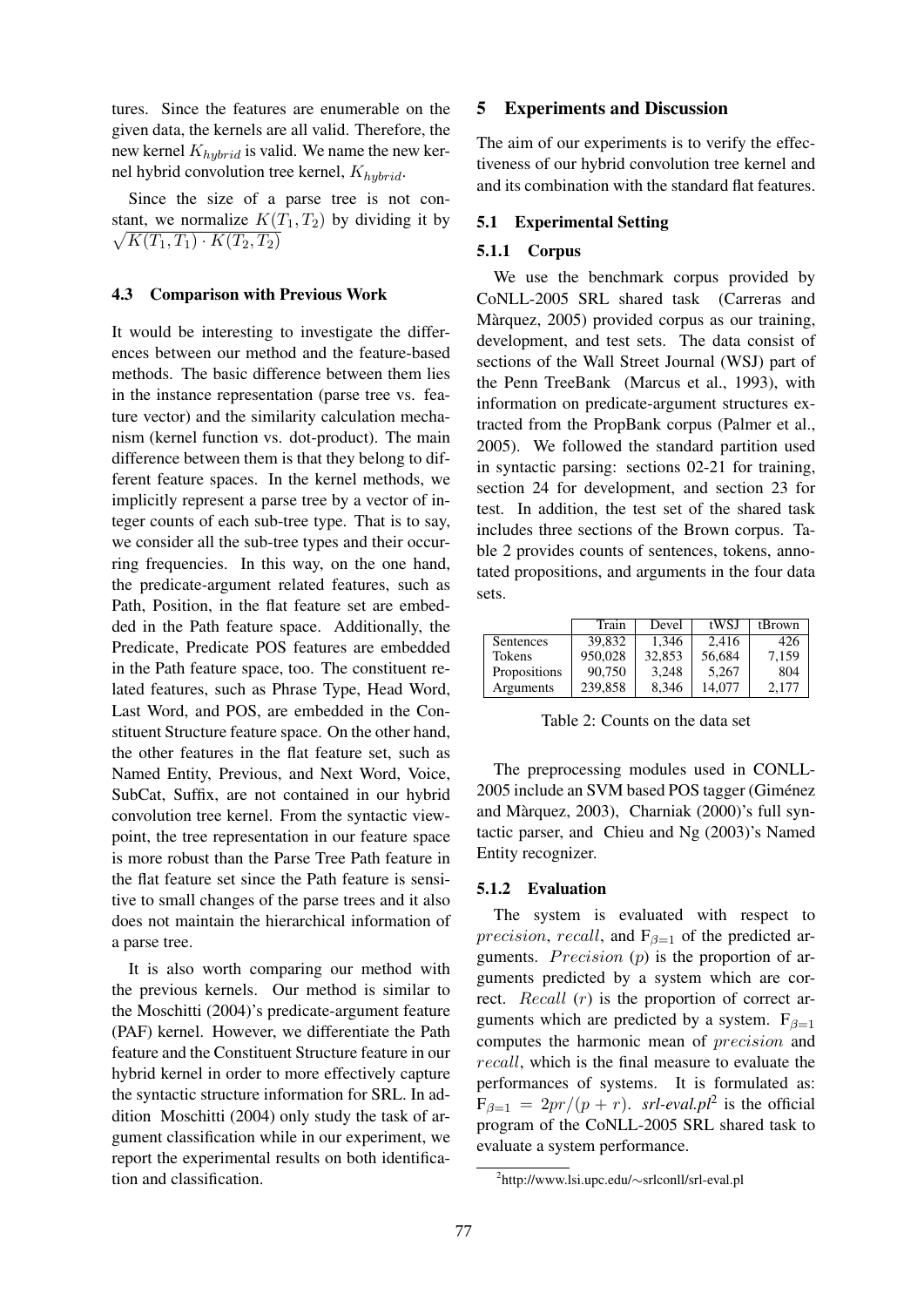## 5.1.3 SRL Strategies

We use constituents as the labeling units to form the labeled arguments. In order to speed up the learning process, we use a four-stage learning architecture:

- Stage 1: To save time, we use a pruning stage (Xue and Palmer, 2004) to filter out the constituents that are clearly not semantic arguments to the predicate.
- Stage 2: We then identify the candidates derived from Stage 1 as either arguments or nonarguments.
- Stage 3: A multi-category classifier is used to classify the constituents that are labeled as arguments in Stage 2 into one of the argument classes plus NULL.
- Stage 4: A rule-based post-processing stage (Liu et al., 2005) is used to handle some unmatched arguments with constituents, such as AM-MOD, AM-NEG.

## 5.1.4 Classifier

We use the Voted Perceptron (Freund and Schapire, 1998) algorithm as the kernel machine. The performance of the Voted Perceptron is close to, but not as good as, the performance of SVM on the same problem, while saving computation time and programming effort significantly. SVM is too slow to finish our experiments for tuning parameters.

The Voted Perceptron is a binary classifier. In order to handle multi-classification problems, we adopt the *one vs. others* strategy and select the one with the largest margin as the final output. The training parameters are chosen using development data. After 5 iteration numbers, the best performance is achieved. In addition, Moschitti (2004)'s Tree Kernel Tool is used to compute the tree kernel function.

#### 5.2 Experimental Results

In order to speed up the training process, in the following experiments, we ONLY use WSJ sections 02-05 as training data. The same as Moschitti (2004), we also set the  $\mu = 0.4$  in the computation of convolution tree kernels.

In order to study the impact of  $\lambda$  in hybrid convolution tree kernel in Eq. 1, we only use the hybrid kernel between  $K_{path}$  and  $K_{cs}$ . The perfor-

mance curve on development set changing with  $\lambda$ is shown in Figure 6.



Figure 6: The performance curve changing with  $\lambda$ 

The performance curve shows that when  $\lambda =$ 0.5, the hybrid convolution tree kernel gets the best performance. Either the Path kernel ( $\lambda = 1$ ,  $F_{\beta=1} = 61.26$ ) or the Constituent Structure kernel  $(\lambda = 0, F_{\beta=1} = 54.91)$  cannot perform better than the hybrid one. It suggests that the two individual kernels are complementary to each other. In addition, the Path kernel performs much better than the Constituent Structure kernel. It indicates that the predicate-constituent related features are more effective than the constituent features for SRL.

Table 3 compares the performance comparison among our Hybrid convolution tree kernel, Moschitti (2004)'s PAF kernel, standard flat features with Linear kernels, and Poly kernel  $(d = 2)$ . We can see that our hybrid convolution tree kernel outperforms the PAF kernel. It empirically demonstrates that the weight linear combination in our hybrid kernel is more effective than PAF kernel for SRL.

However, our hybrid kernel still performs worse than the standard feature based system. This is simple because our kernel only use the syntactic structure information while the feature-based method use a large number of hand-craft diverse features, from word, POS, syntax and semantics, NER, etc. The standard features with polynomial kernel gets the best performance. The reason is that the arbitrary binary combination among features implicated by the polynomial kernel is useful to SRL. We believe that combining the two methods can perform better.

In order to make full use of the syntactic information and the standard flat features, we present a composite kernel between hybrid kernel  $(K_{hubrid})$  and standard features with polynomial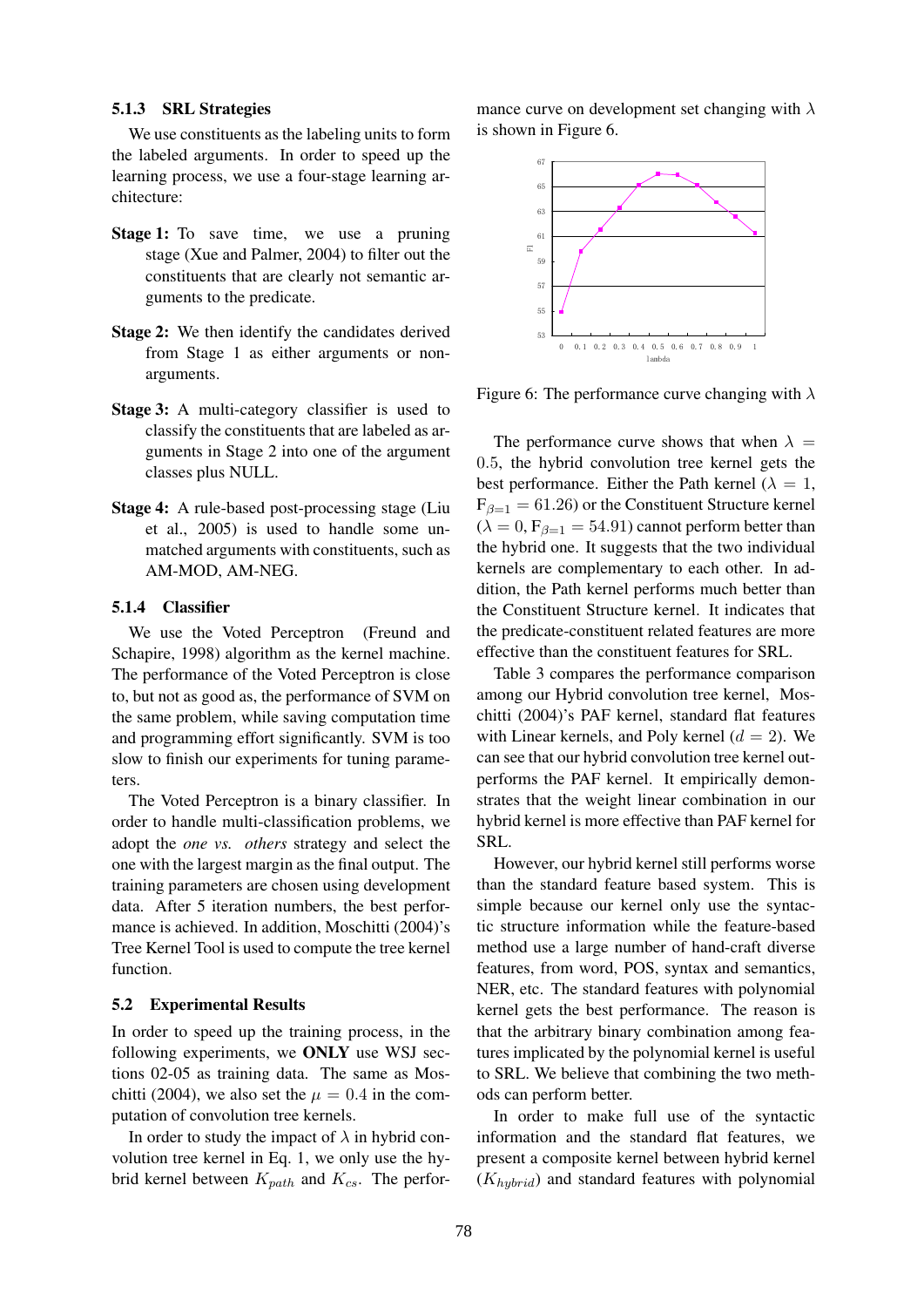|       | Hybrid |                   | PAF   Linear    | Poly |
|-------|--------|-------------------|-----------------|------|
| Devel |        | $66.01 \pm 64.38$ | $68.71$   70.25 |      |

Table 3: Performance ( $F_{\beta=1}$ ) comparison among various kernels

kernel  $(K_{poly})$ :

$$
K_{comp} = \gamma K_{hybrid} + (1 - \gamma) K_{poly} \tag{2}
$$

where  $0 \leq \gamma \leq 1$ .

The performance curve changing with  $\gamma$  in Eq. 2 on development set is shown in Figure 7.



Figure 7: The performance curve changing with  $\gamma$ 

We can see that when  $\gamma = 0.5$ , the system achieves the best performance and  $F_{\beta=1} = 70.78$ . It's statistically significant improvement  $(\chi^2)$  test with  $p = 0.1$ ) than only using the standard features with the polynomial kernel ( $\gamma = 0$ ,  $F_{\beta=1} = 70.25$ ) and much higher than only using the hybrid convolution tree kernel ( $\gamma = 1$ ,  $F_{\beta=1} = 66.01$ ). The main reason is that the convolution tree kernel can represent more general syntactic features than standard flat features, and the standard flat features include the features that the convolution tree kernel cannot represent, such as Voice, Sub-Cat. The two kind features are complementary to each other.

Finally, we train the composite method using the above setting (Eq. 2 with when  $\gamma = 0.5$ ) on the entire training set. The final performance is shown in Table 4.

## 6 Conclusions and Future Work

In this paper we proposed the hybrid convolution kernel to model syntactic structure information for SRL. Different from the previous convolution tree kernel based methods, our contribution

|                   | Precision | Recall  | $\overline{\mathrm{F}_{\beta=1}}$ |
|-------------------|-----------|---------|-----------------------------------|
| Development       | 80.71%    | 68.49%  | 74.10                             |
| <b>Test WSJ</b>   | 82.46%    | 70.65%  | 76.10                             |
| <b>Test Brown</b> | 73.39%    | 57.01%  | 64.17                             |
|                   |           |         |                                   |
| <b>Test WSJ</b>   | Precision | Recall  | $F_{\beta=1}$                     |
| Overall           | 82.46%    | 70.65%  | 76.10                             |
| A <sub>0</sub>    | 87.97%    | 82.49%  | 85.14                             |
| A <sub>1</sub>    | 80.51%    | 71.69%  | 75.84                             |
| A <sub>2</sub>    | 75.79%    | 52.16%  | 61.79                             |
| A <sub>3</sub>    | 80.85%    | 43.93%  | 56.93                             |
| A <sub>4</sub>    | 83.56%    | 59.80%  | 69.71                             |
| A <sub>5</sub>    | 100.00%   | 20.00%  | 33.33                             |
| AM-ADV            | 66.27%    | 43.87%  | 52.79                             |
| AM-CAU            | 68.89%    | 42.47%  | 52.54                             |
| <b>AM-DIR</b>     | 56.82%    | 29.41%  | 38.76                             |
| AM-DIS            | 79.02%    | 75.31%  | 77.12                             |
| AM-EXT            | 73.68%    | 43.75%  | 54.90                             |
| AM-LOC            | 72.83%    | 50.96%  | 59.97                             |
| AM-MNR            | 68.54%    | 42.44%  | 52.42                             |
| AM-MOD            | 98.52%    | 96.37%  | 97.43                             |
| AM-NEG            | 97.79%    | 96.09%  | 96.93                             |
| AM-PNC            | 49.32%    | 31.30%  | 38.30                             |
| <b>AM-TMP</b>     | 82.15%    | 68.17%  | 74.51                             |
| $R-A0$            | 86.28%    | 87.05%  | 86.67                             |
| $R-A1$            | 80.00%    | 74.36%  | 77.08                             |
| $R-A2$            | 100.00%   | 31.25%  | 47.62                             |
| R-AM-CAU          | 100.00%   | 50.00%  | 66.67                             |
| R-AM-EXT          | 50.00%    | 100.00% | 66.67                             |
| R-AM-LOC          | 92.31%    | 57.14%  | 70.59                             |
| R-AM-MNR          | 20.00%    | 16.67%  | 18.18                             |
| R-AM-TMP          | 68.75%    | 63.46%  | 66.00                             |
| V                 | 98.65%    | 98.65%  | 98.65                             |

Table 4: Overall results (top) and detailed results on the WSJ test (bottom).

is that we distinguish between the Path and the Constituent Structure feature spaces. Evaluation on the datasets of CoNLL-2005 SRL shared task, shows that our novel hybrid convolution tree kernel outperforms the PAF kernel method. Although the hybrid kernel base method is not as good as the standard rich flat feature based methods, it can improve the state of the art feature-based methods by implicating the more generalizing syntactic information.

Kernel-based methods provide a good framework to use some features which are difficult to model in the standard flat feature based methods. For example the semantic similarity of words can be used in kernels well. We can use general purpose corpus to create clusters of similar words or use available resources like WordNet. We can also use the hybrid kernel method into other tasks, such as relation extraction in the future.